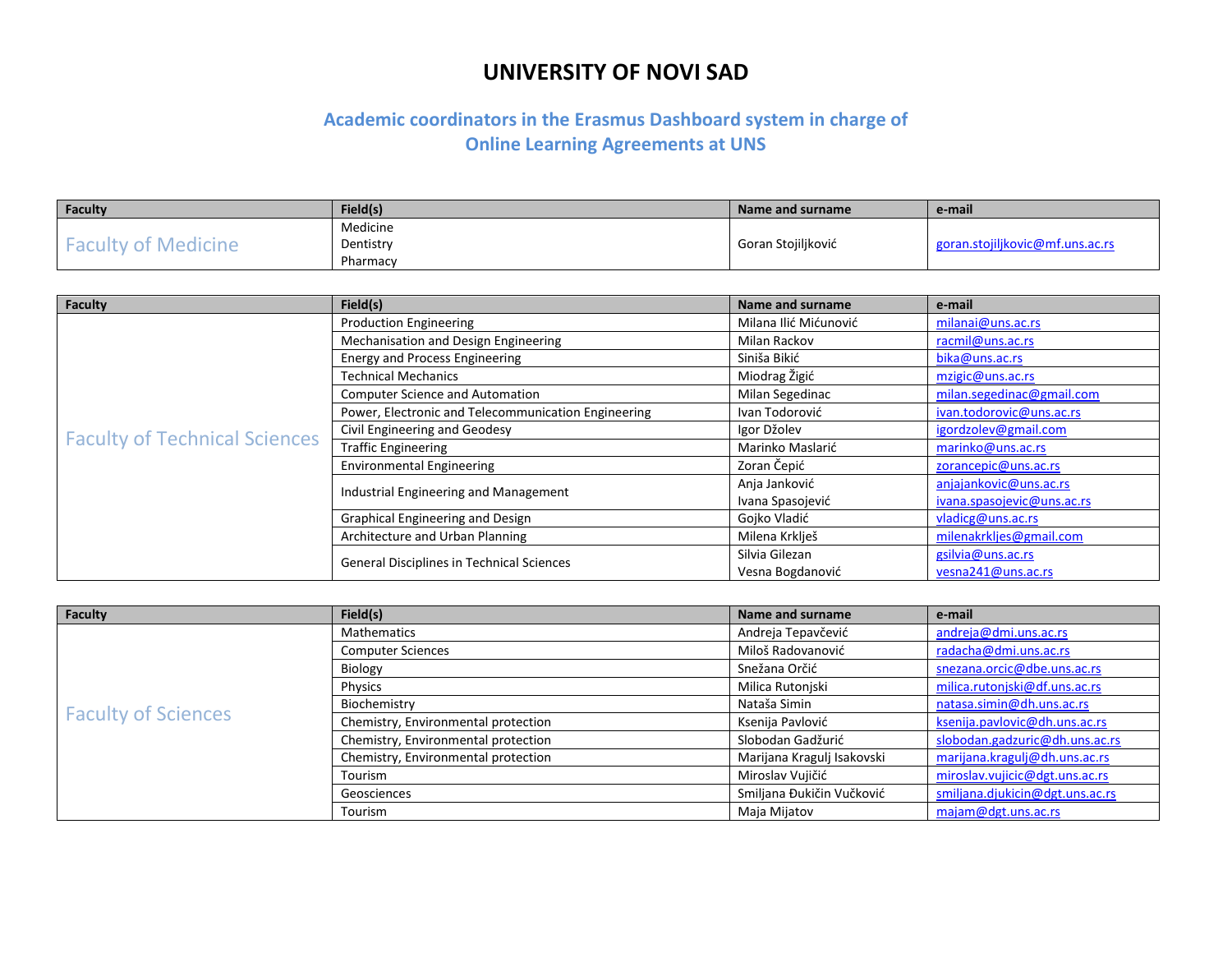| <b>Faculty</b>                | Field(s)                                                            | Name and surname  | e-mail                              |
|-------------------------------|---------------------------------------------------------------------|-------------------|-------------------------------------|
|                               | <b>Veterinary Medicine</b>                                          | Bojana Blagojević | bojana.vidovic@polj.uns.ac.rs       |
|                               | Water Management                                                    | Jasna Grabić      | jasnap@polj.uns.ac.rs               |
|                               | Animal Science                                                      | Miroslav Urošević | miroslav.urosevic@stocarstvo.edu.rs |
|                               | Fruit growing, Viticulture, Horticulture and Landscape architecture | Predrag Božović   | predrag.bozovic@polj.uns.ac.rs      |
|                               |                                                                     | Jelena Čukanović  | jelena.cukanovic@polj.uns.ac.rs     |
| <b>Faculty of Agriculture</b> |                                                                     | Jovan Crnobarac   | jovan.crnobarac@polj.uns.ac.rs      |
|                               | Field and Vegetable Crops                                           | Dejan Prvulović   | dejan.prvulovic@polj.uns.ac.rs      |
|                               | <b>Agricultural Economics</b>                                       | Bojana Komaromi   | bojanak@polj.uns.ac.rs              |
|                               |                                                                     | Nataša Vukelić    | natasa.vukelic@polj.uns.ac.rs       |
|                               | <b>Agricultural Engineering</b>                                     | Milivoj Radojčin  | milivoj.radojcin@polj.uns.ac.rs     |
|                               | Plant and Environmental Protection                                  | Mihaela Kavran    | mihaela.kavran@polj.edu.rs          |
|                               |                                                                     | Milena Popov      | milena.popov@polj.uns.ac.rs         |

| <b>Faculty</b>               | Field(s)                         | Name and surname         | e-mail                           |
|------------------------------|----------------------------------|--------------------------|----------------------------------|
|                              | <b>English Studies</b>           | Viktorija Krombholc      | viktorija.krombholc@ff.uns.ac.rs |
|                              | Philosophy                       | Goran Rujević            | goran.rujevic@ff.uns.ac.rs       |
|                              | <b>German Studies</b>            | Katalin Ozer             | katalin.ozer@ff.uns.ac.rs        |
|                              | <b>Hungarian Studies</b>         | Hargita Horvat Futo      | horvathfuto@ff.uns.ac.rs         |
|                              | History                          | Aleksandra Smirnov Brkić | aleksandra.smirnov@ff.uns.ac.rs  |
|                              | Media Studies                    | Stefan Janjić            | stefan.janjic@ff.uns.ac.rs       |
|                              | Pedagogy                         | Senka Slijepčević        | senkaslijepcevic@ff.uns.ac.rs    |
|                              | Psychology                       | Tanja Jevremov           | tanja.jevremov@ff.uns.ac.rs      |
| <b>Faculty of Philosophy</b> | <b>Romance Studies</b>           | Vanja Manić Matić        | vanja.manic.matic@ff.uns.ac.rs   |
|                              | <b>Romanian Studies</b>          | Ivana Ivanić             | ivana.ivanic@ff.uns.ac.rs        |
|                              | <b>Slavic Studies</b>            | Milorad Miljaković       | milorad.miljakovic@ff.uns.ac.rs  |
|                              | Sociology                        | Aleksandar Tomašević     | atomashevic@ff.uns.ac.rs         |
|                              | Serbian Language and Linguistics | Jelena Ajdžanović        | jelena.ajdzanovic@ff.uns.ac.rs   |
|                              | Serbian Literature               | Nataša Polovina          | natasapolovina@ff.uns.ac.rs      |
|                              | Comparative Literature           | Stevan Bradić            | stevan.bradic@ff.uns.ac.rs       |
|                              | <b>Ruthenian Studies</b>         | Aleksandar Mudri         | mudrisasa@ff.uns.ac.rs           |
|                              | Slovak Studies                   | Zuzana Tirova            | tyrova@ff.uns.ac.rs              |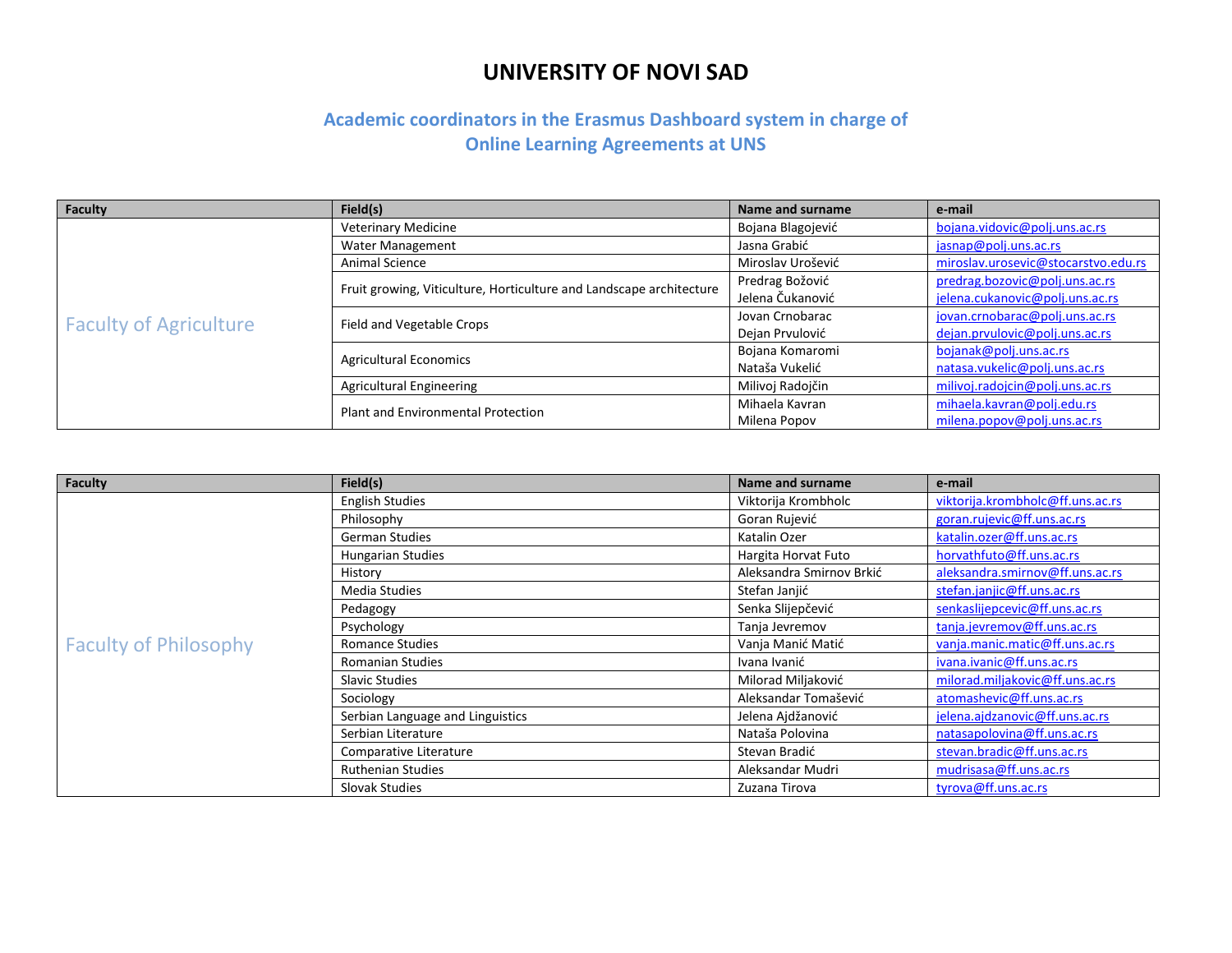| Faculty             | Field(s)                                   | Name and surname | e-mail                       |
|---------------------|--------------------------------------------|------------------|------------------------------|
|                     | Economics                                  |                  |                              |
| <b>SAMA OF HERE</b> | <b>Business and Administration</b>         | Olgica Glavaški  | olgica.glavaski@ef.uns.ac.rs |
|                     | Information and Communication Technologies |                  |                              |

| Faculty                             | Field(s)                              | Name and surname | e-mail                   |
|-------------------------------------|---------------------------------------|------------------|--------------------------|
| <b>Consultor</b><br>$\sim$ u $\sim$ | <b>Dramatic and Audio-visual Arts</b> | Olivera Gračanin | ail.com                  |
|                                     | Fine Arts (photography)               | Dubravka Lazić   | dubravka.lazic@gmail.com |

| Faculty                      | Field(s)        | Name and surname | e-mail                  |
|------------------------------|-----------------|------------------|-------------------------|
| ---<br>$\tilde{\phantom{a}}$ | Food Processing | Zita Sereš       | .<br>ີ່ີີ່              |
|                              | Food Processing | Ivana Lončarević | ึงgmail.com<br>$\cdots$ |

| Faculty                                                 | Field(s)  | Name and surname          | e-mail          |
|---------------------------------------------------------|-----------|---------------------------|-----------------|
| $\sim$<br><b>Faculty of E</b><br>Education<br>In Sombor | Education | Danijela Petrović Graovac | petrovid@tcd.ie |

| Faculty                                                               | Field(s)   | Name and surname | e-mail                                                      |
|-----------------------------------------------------------------------|------------|------------------|-------------------------------------------------------------|
| s' Training Faculty<br>reachers'<br>Subotica<br><b>Hungarian in !</b> | Psychology | Beata Grabovac   | beata.grabovac@magister.uns.ac.rs<br>beagrabovac2@gmail.com |

| Faculty                                           | Field(s) | Name and surname | e-mail                      |
|---------------------------------------------------|----------|------------------|-----------------------------|
| <b>Faculty of Sport and Physical</b><br>Education | Sport    | Sergej Ostojić   | sergej.ostojic@chess.edu.rs |